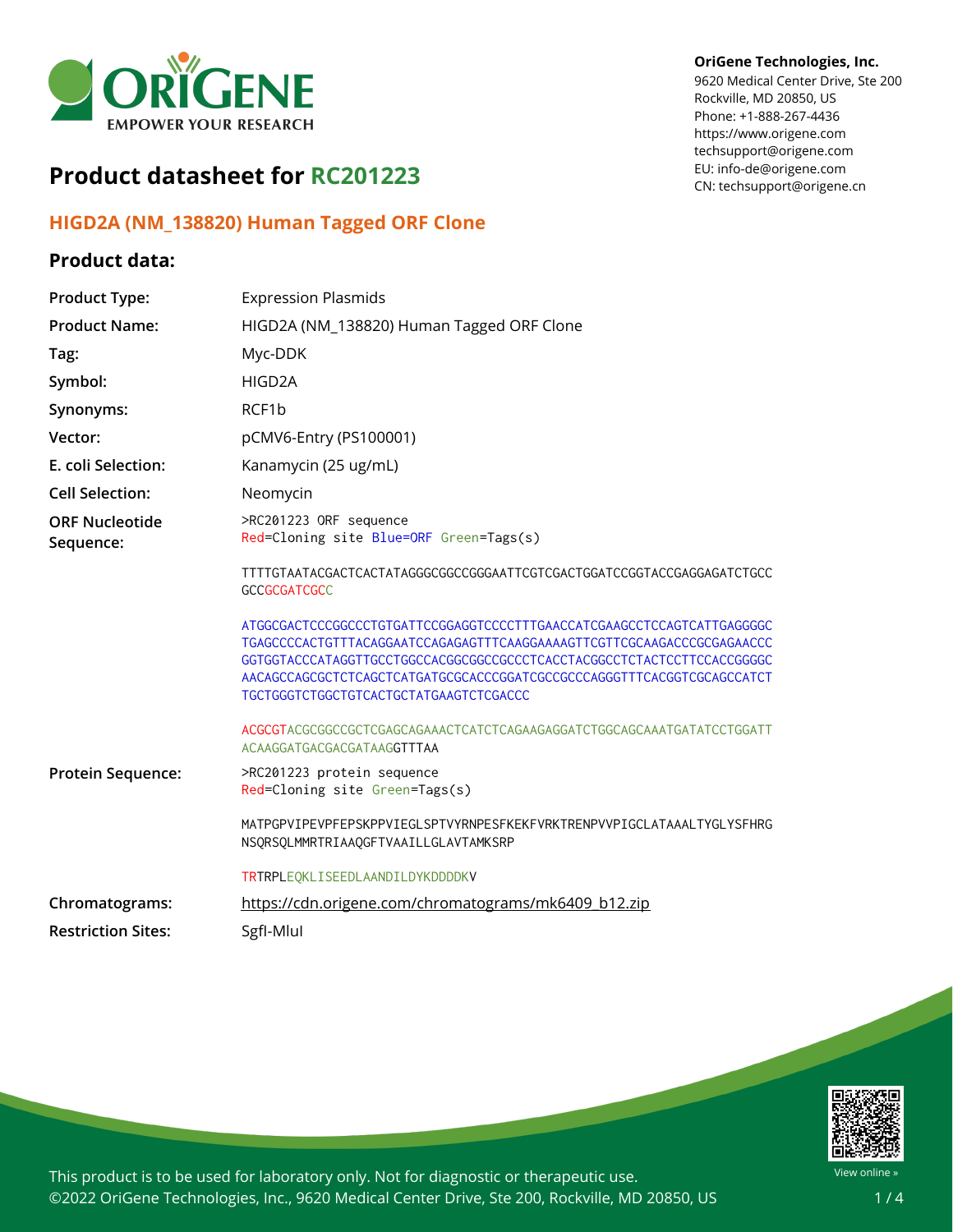

#### **Cloning Scheme:**



\* The last codon before the Stop codon of the ORF

#### **Plasmid Map:**



| ACCN: | NM 138820 |
|-------|-----------|
|       |           |

**ORF Size:** 318 bp

**OTI Disclaimer:** The molecular sequence of this clone aligns with the gene accession number as a point of reference only. However, individual transcript sequences of the same gene can differ through naturally occurring variations (e.g. polymorphisms), each with its own valid existence. This clone is substantially in agreement with the reference, but a complete review of all prevailing variants is recommended prior to use. [More](https://www.ncbi.nlm.nih.gov/books/NBK174586/) info

This product is to be used for laboratory only. Not for diagnostic or therapeutic use. ©2022 OriGene Technologies, Inc., 9620 Medical Center Drive, Ste 200, Rockville, MD 20850, US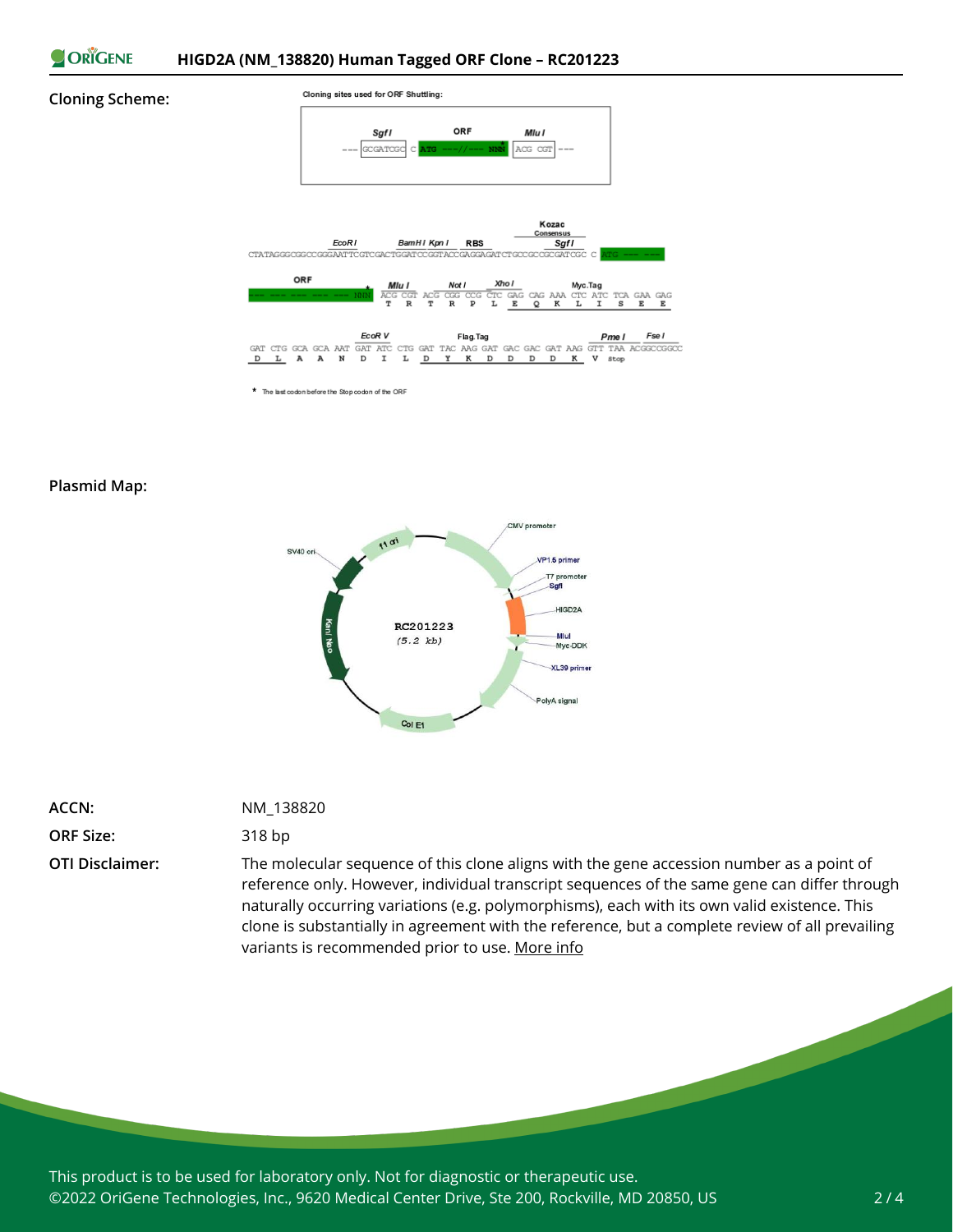| ORIGENE<br>HIGD2A (NM_138820) Human Tagged ORF Clone - RC201223 |                                                                                                                                                                                                                                                                                                                                                                                                                                                          |
|-----------------------------------------------------------------|----------------------------------------------------------------------------------------------------------------------------------------------------------------------------------------------------------------------------------------------------------------------------------------------------------------------------------------------------------------------------------------------------------------------------------------------------------|
| <b>OTI Annotation:</b>                                          | This clone was engineered to express the complete ORF with an expression tag. Expression<br>varies depending on the nature of the gene.                                                                                                                                                                                                                                                                                                                  |
| Components:                                                     | The ORF clone is ion-exchange column purified and shipped in a 2D barcoded Matrix tube<br>containing 10ug of transfection-ready, dried plasmid DNA (reconstitute with 100 ul of water).                                                                                                                                                                                                                                                                  |
| <b>Reconstitution Method:</b>                                   | 1. Centrifuge at 5,000xg for 5min.<br>2. Carefully open the tube and add 100ul of sterile water to dissolve the DNA.<br>3. Close the tube and incubate for 10 minutes at room temperature.<br>4. Briefly vortex the tube and then do a quick spin (less than 5000xg) to concentrate the liquid<br>at the bottom.<br>5. Store the suspended plasmid at -20°C. The DNA is stable for at least one year from date of<br>shipping when stored at -20°C.      |
| RefSeq:                                                         | NM 138820.4                                                                                                                                                                                                                                                                                                                                                                                                                                              |
| <b>RefSeq Size:</b>                                             | 628 bp                                                                                                                                                                                                                                                                                                                                                                                                                                                   |
| <b>RefSeq ORF:</b>                                              | 321 bp                                                                                                                                                                                                                                                                                                                                                                                                                                                   |
| Locus ID:                                                       | 192286                                                                                                                                                                                                                                                                                                                                                                                                                                                   |
| <b>UniProt ID:</b>                                              | Q9BW72                                                                                                                                                                                                                                                                                                                                                                                                                                                   |
| <b>Cytogenetics:</b>                                            | 5q35.2                                                                                                                                                                                                                                                                                                                                                                                                                                                   |
| Domains:                                                        | $HIG_1_N$                                                                                                                                                                                                                                                                                                                                                                                                                                                |
| <b>Protein Families:</b>                                        | Transmembrane                                                                                                                                                                                                                                                                                                                                                                                                                                            |
| MW:                                                             | 11.5 kDa                                                                                                                                                                                                                                                                                                                                                                                                                                                 |
| <b>Gene Summary:</b>                                            | The protein encoded by this gene is a subunit of the cytochrome c oxidase complex (complex<br>IV), which is the terminal enzyme in the mitochondrial respiratory chain. The encoded protein<br>is an inner mitochondrial membrane protein and is a functional ortholog of the yeast<br>respiratory supercomplex factor 1 (Rcf1). In mouse, the orthologous protein enhances cell<br>survival under conditions of hypoxia. [provided by RefSeq, Sep 2016] |

This product is to be used for laboratory only. Not for diagnostic or therapeutic use. ©2022 OriGene Technologies, Inc., 9620 Medical Center Drive, Ste 200, Rockville, MD 20850, US